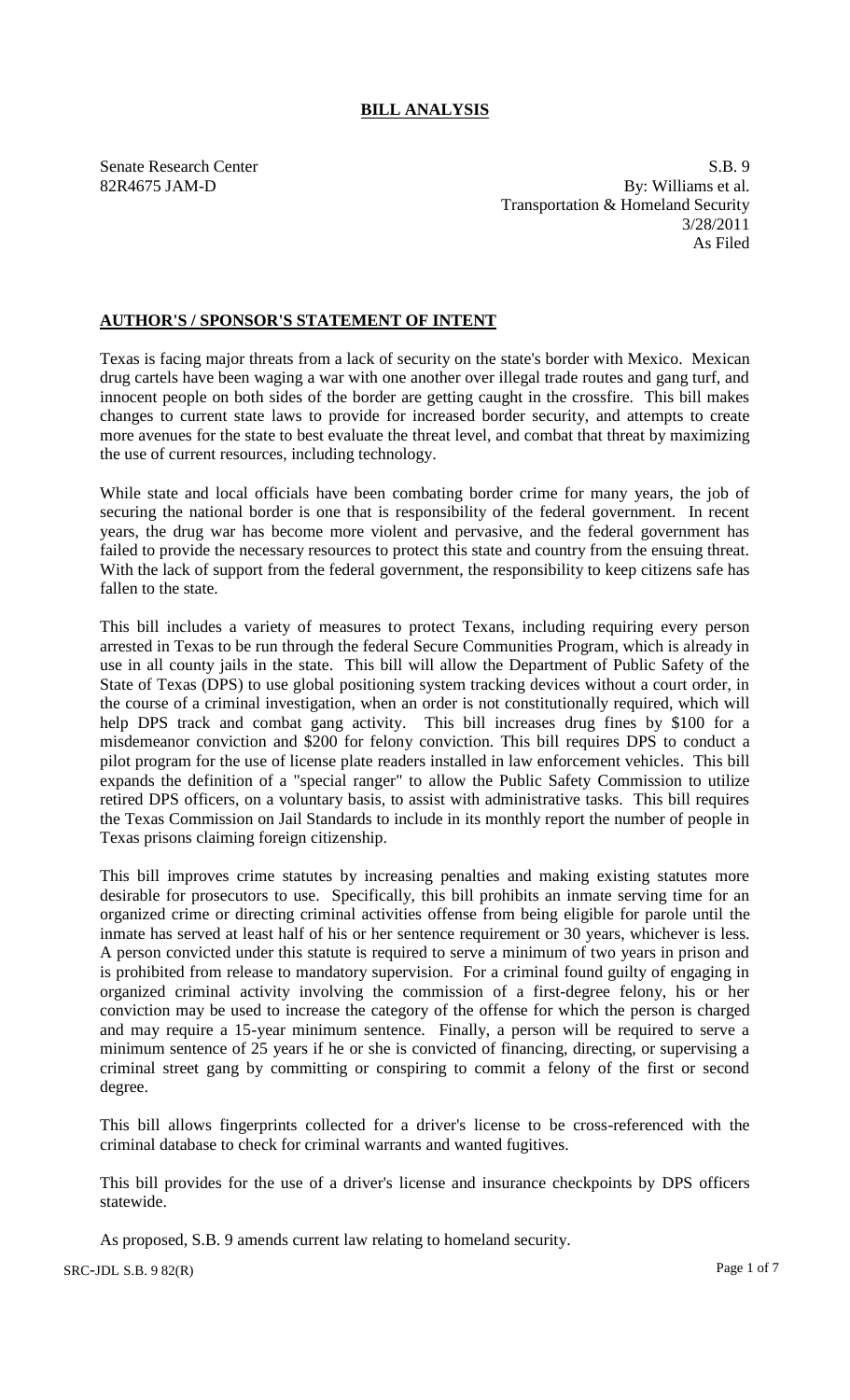## **RULEMAKING AUTHORITY**

Rulemaking authority is expressly granted to the Department of Public Safety of the State of Texas in SECTION 6 (Section 411.0094, Government Code) of this bill.

## **SECTION BY SECTION ANALYSIS**

SECTION 1. Amends Chapter 2, Code of Criminal Procedure, by adding Article 2.252, as follows:

Art. 2.252. VERIFICATION OF IMMIGRATION STATUS OF PERSON CHARGED WITH COMMITTING OFFENSE. (a) Requires the peace officer arresting a person charged with committing an offense or the law enforcement agency that has custody of the person, as applicable, to verify the immigration status of the person by use of the federal Secure Communities program operated by United States Immigration and Customs Enforcement or a successor program.

(b) Requires a peace officer or law enforcement agency conducting an immigration status verification under Subsection (a) to notify United States Immigration and Customs Enforcement if the officer or agency is unable to verify a person's immigration status.

SECTION 2. Amends Section 14, Article 18.21, Code of Criminal Procedure, by adding Subsection (h) to provide that this section does not prohibit the installation and use of a mobile tracking device without an order in the course of a criminal investigation if an order is not required under the Texas Constitution or United States Constitution.

SECTION 3. Amends Section 4(a), Article 37.07, Code of Criminal Procedure, as follows:

(a) Requires the court, in the penalty phase of the trial of a felony case in which the punishment is to be assessed by the jury rather than the court, if the offense of which the jury has found the defendant guilty is an offense under Section 71.02 (Engaging in Organized Criminal Activity) or 71.023, Penal Code, or an offense listed in Section  $3g(a)(1)$  (relating to a defendant adjudged guilty of certain offenses to which certain provisions do not apply), Article 42.12 (Community Supervision), or if the judgment contains an affirmative finding under Section  $3g(a)(2)$  (relating to a defendant when it is shown that a deadly weapon was used or exhibited during the commission of a felony offense), Article 42.12, unless the defendant has been convicted of an offense under Section 21.02 (Continuous Sexual Abuse of Young Child or Children), Penal Code, an offense under Section 22.021 (Aggravated Sexual Assault), Penal Code, that is punishable under Subsection (f) (relating to the minimum term of imprisonment for an offense under this section) of that section, or a capital felony, to charge the jury in writing in certain required language. Makes nonsubstantive changes.

SECTION 4. Amends Subchapter A, Chapter 102, Code of Criminal Procedure, by adding Article 102.0179, as follows:

Art. 102.0179. ADDITIONAL COSTS ATTENDANT TO CERTAIN DRUG CONVICTIONS: LAW ENFORCEMENT FEE. (a) Requires a person convicted of an offense punishable as a misdemeanor under Chapter 481 (Texas Controlled Substances Act), Health and Safety Code, to pay \$100 on conviction of the offense.

(b) Requires a person convicted of an offense punishable as a felony under Chapter 481, Health and Safety Code, to pay \$200 on conviction of the offense.

(c) Provides that costs imposed under this article are imposed without regard to whether the defendant is placed on community supervision after being convicted of the offense or receives deferred disposition or deferred adjudication for the offense.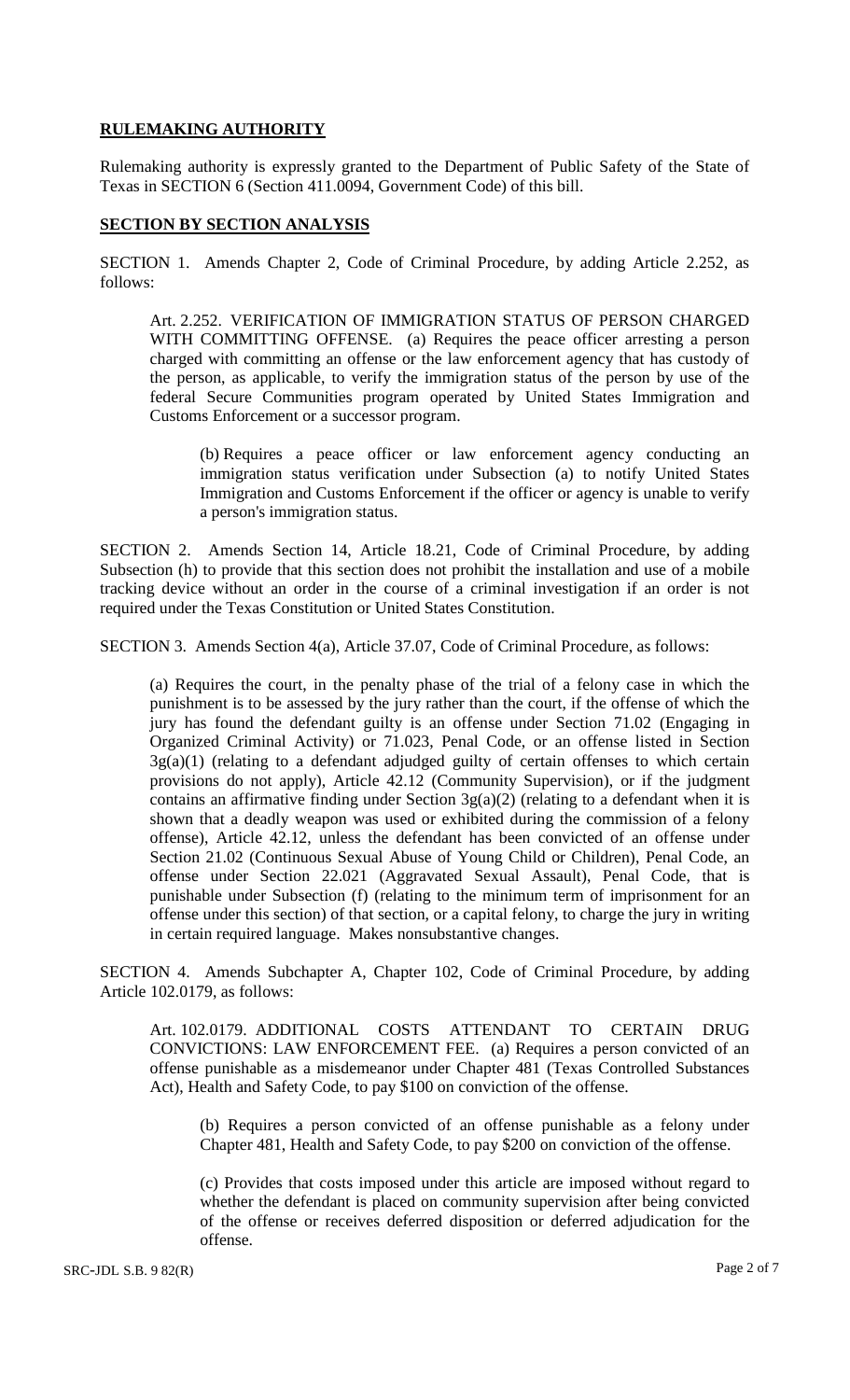(d) Requires the officer collecting the costs under this article to keep separate records of the money collected and to pay the money to the custodian of the municipal or county treasury.

(e) Requires the custodian of the municipal or county treasury to:

(1) keep records of the amount of money collected under this article that is deposited with the treasury under this article; and

(2) not later than the last day of the first month following each calendar quarter:

(A) pay the money collected under this article during the preceding calendar quarter to the comptroller; or

(B) if, in the calendar quarter, the custodian of the municipal or county treasury did not receive any money attributable to costs paid under this article, file a report with the comptroller stating that fact.

(f) Requires the comptroller of public accounts to deposit the money collected under this article in the state treasury to the credit of the general revenue fund to be used for law enforcement purposes.

SECTION 5. Amends Subchapter B, Chapter 102, Government Code, by adding Section 102.0217, as follows:

Sec. 102.0217. ADDITIONAL COURT COSTS ON CONVICTION: CODE OF CRIMINAL PROCEDURE. Requires a person convicted of an offense under Chapter 481, Health and Safety Code, to pay the following under Article 102.0179, Code of Criminal Procedure, in addition to all other costs, to be used for law enforcement purposes:

(1) court cost on conviction of a misdemeanor offense . . . \$100; and

(2) court cost on conviction of a felony offense . . . \$200.

SECTION 6. Amends Subchapter A, Chapter 411, Government Code, by adding Section 411.0094, as follows:

Sec. 411.0094. AUTOMATIC LICENSE PLATE READER PILOT PROGRAM. (a) Defines, in this section, "automatic license plate reader."

(b) Requires the Department of Public Safety of the State of Texas (DPS) to establish a pilot program in which automatic license plate readers may be installed in law enforcement motor vehicles used by DPS for law enforcement.

(c) Requires that the pilot program include a request for proposal process to select a contractor for the installation of automatic license plate readers.

(d) Requires DPS to adopt rules as necessary to implement the pilot program.

(e) Requires DPS, not later than December 1, 2012, to file a report with the committee in each house of the legislature having primary jurisdiction over homeland security matters. Requires the report to include:

(1) information regarding the use of automatic license plate readers by DPS; and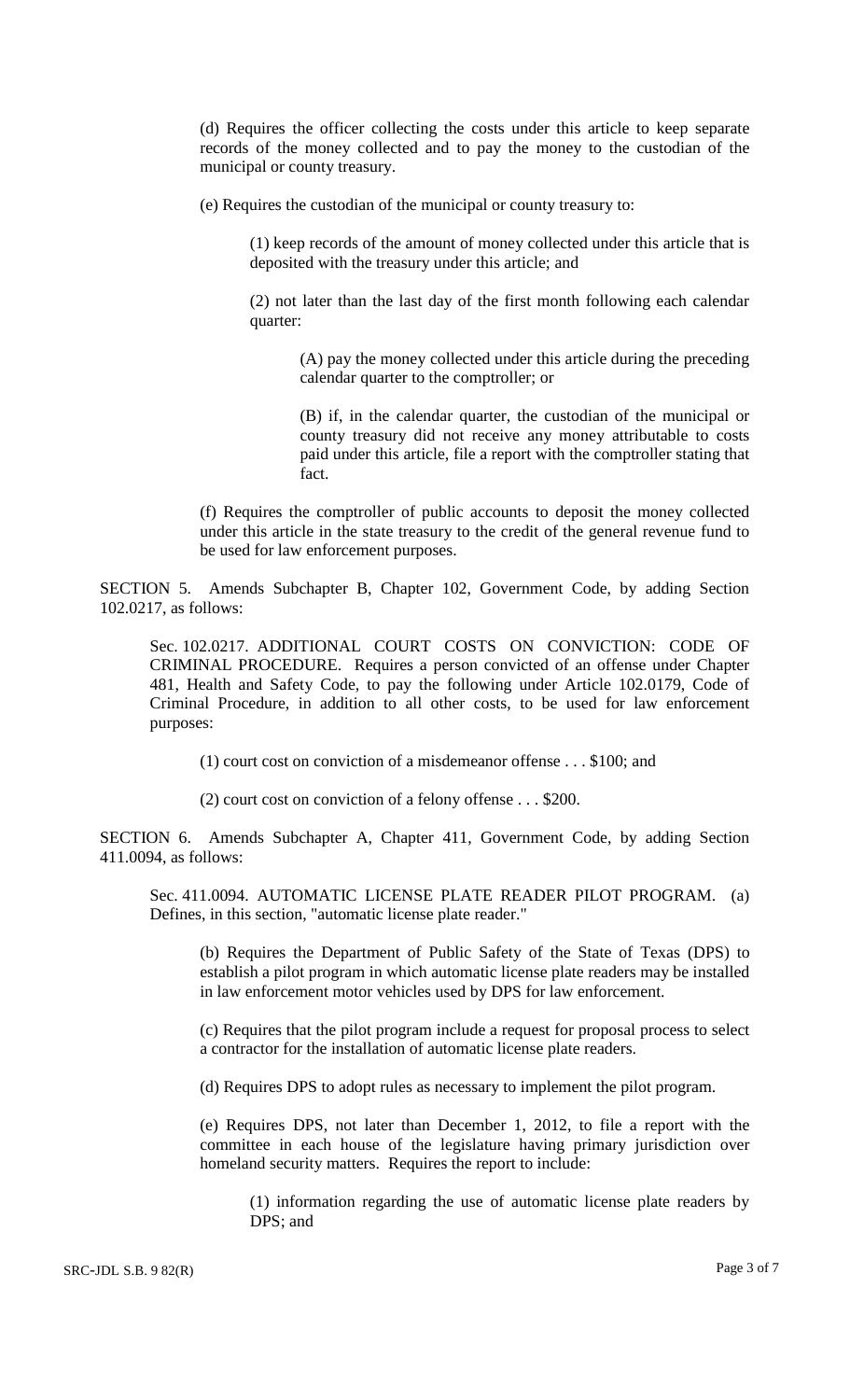(2) any other information that would assist the legislature in evaluating the effectiveness of the use of automatic license plate readers by DPS.

(f) Provides that this section expires September 1, 2013.

SECTION 7. Amends Section 411.023, Government Code, by amending Subsection (b) and adding Subsection (g), as follows:

(b) Provides that a special ranger is subject to the orders of the Public Safety Commission (commission) and the governor for special duty to the same extent as other law enforcement officers provided for by this chapter, except that a special ranger may not enforce a law regulating the use of a state highway by a motor vehicle, rather than except that a special ranger may not enforce a law except one designed to protect life and property and may not enforce a law regulating the use of a state highway by a motor vehicle.

(g) Authorizes the commission to call special rangers into service to:

- (1) preserve the peace and protect life and property;
- (2) conduct background investigations;
- (3) monitor sex offenders;
- (4) serve as part of two-officer units on patrol in high threat areas; and
- (5) provide assistance to DPS during disasters.

SECTION 8. Amends Section 411.024, Government Code, by amending Subsection (b) and adding Subsection (g), as follows:

(b) Provides that a special Texas Ranger is subject to the orders of the commission and the governor for special duty to the same extent as other law enforcement officers provided for by this chapter, except that a special ranger may not enforce a law regulating the use of a state highway by a motor vehicle, rather than except that a special ranger may not enforce a law except one designed to protect life and property and may not enforce a law regulating the use of a state highway by a motor vehicle.

(g) Authorizes the commission to call special Texas Rangers into service to:

- (1) preserve the peace and protect life and property;
- (2) conduct background investigations;
- (3) monitor sex offenders;
- (4) serve as part of two-officer units on patrol in high threat areas; and
- (5) provide assistance to DPS during disasters.

SECTION 9. Amends Section 508.145(d), Government Code, to provide that an inmate serving a sentence for an offense described by Section  $3g(a)(1)(A)$  (relating to murder), (C) (relating to indecency with a child), (D) (relating to aggravated kidnapping), (E) (relating to aggravated sexual assault), (F) (relating to aggravated robbery), (G) (relating to an offense under Chapter 481, Health and Safety Code), (H) (relating to sexual assault), (I) (relating to injury to a child, elderly individual, or disabled individual, if the offense is punishable as a first-degree felony and the victim is a child), (J) (relating to sexual performance by a child), or (K) (relating to an offense under Section 15.03, Penal Code, if the offense is punishable as a first-degree felony), Article 42.12, Code of Criminal Procedure, an offense for which the judgment contains an affirmative finding under Section 3g(a)(2) of that article, or an offense under Section 71.02 or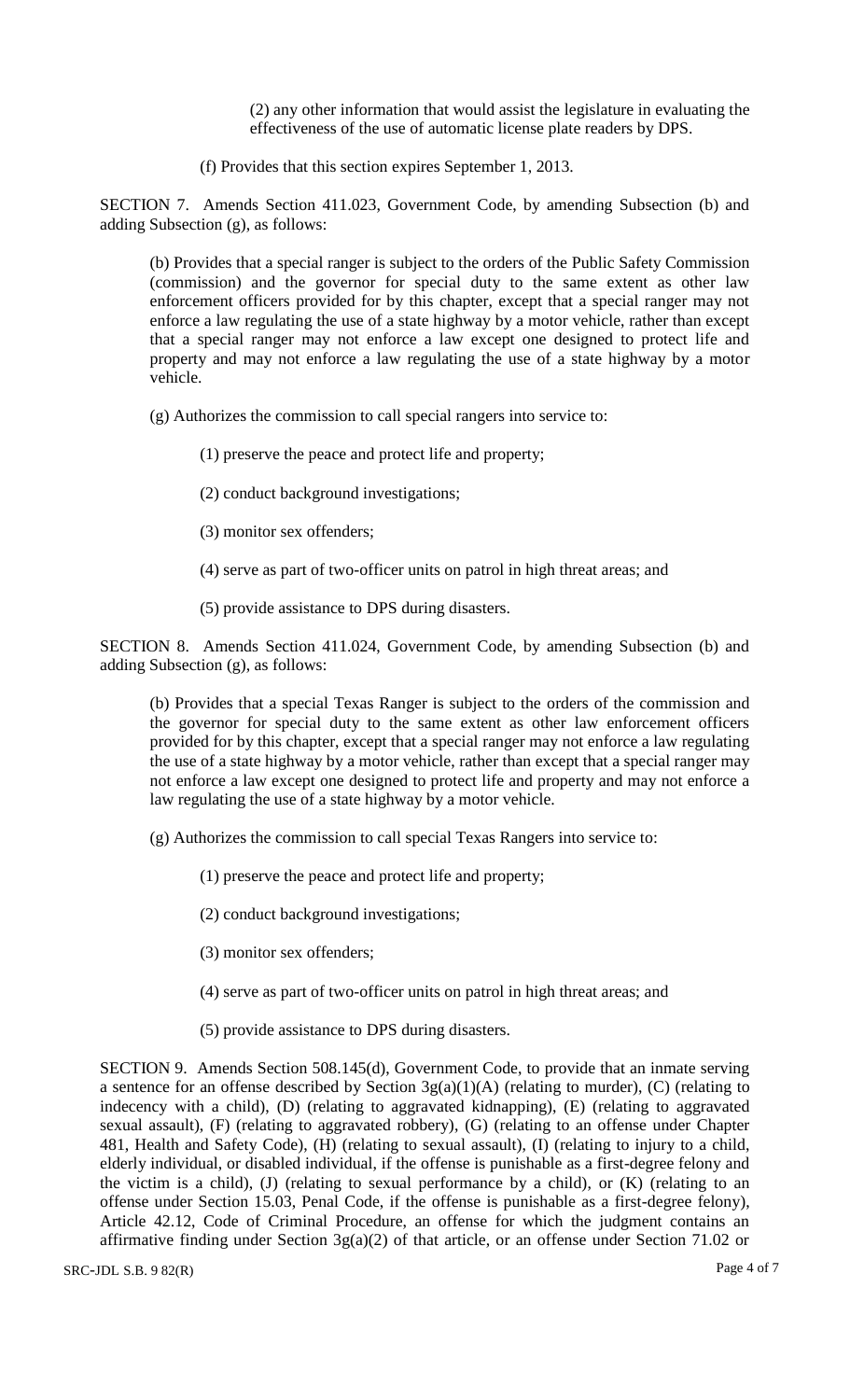71.023, Penal Code, is not eligible for release on parole until the inmate's actual calendar time served, without consideration of good conduct time, equals one-half of the sentence or 30 calendar years, whichever is less, but in no event is the inmate eligible for release on parole in less than two calendar years. Makes a nonsubstantive change.

SECTION 10. Amends Section 508.149(a), Government Code, to prohibit an inmate from being released to mandatory supervision if the inmate is serving a sentence for or has been previously convicted of certain offenses, including a first degree felony under Section 71.02 or 71.023, Penal Code.

SECTION 11. Reenacts Section 511.0101(a), Government Code, as amended by Chapters 977 (H.B. 3654) and 1215 (S.B. 1009), Acts of the 81st Legislature, Regular Session, 2009, and amends it to require each county to submit to the Commission Jail Standards on or before the fifth day of each month a report containing certain information, including the number of prisoners confined in the county jail on the first day of the month, classified on the basis of certain categories, including prisoners who are not citizens or nationals of the United States and are unlawfully present in the United States according to the terms of the Immigration Reform and Control Act of 1986 (8 U.S.C. Section 1101 et seq.), rather than prisoners who are known to be pregnant, and the total cost to the county during the preceding month of housing prisoners described by Subdivision (1)(M) (relating to prisoners who are not citizens or nationals of the United States and are unlawfully present in the United States). Makes nonsubstantive changes.

SECTION 12. Amends Section 481.108, Health and Safety Code, as follows:

Sec. 481.108. PREPARATORY OFFENSES. (a) Creates an exception under Subsection (b).

(b) Provides that the performance of an overt act described by Section 15.02(a)(2) (relating to the conditions under which criminal conspiracy is committed), Penal Code, that is otherwise required to establish criminal conspiracy under that section is not required for purposes of establishing criminal conspiracy with respect to an offense under this chapter.

SECTION 13. Reenacts Section 71.02(b), Penal Code, as amended by Chapters 761 (H.B. 354) and 900 (S.B. 1067), Acts of the 73rd Legislature, Regular Session, 1993, and amends it to provide that, except as provided in Subsections (c) (relating to the degree of seriousness of the criminal conspiracy) and (d) (relating to authorizing a defendant to raise issues regarding voluntary and complete renunciation of an offense or a substantial effort to prevent the commission of the offense), an offense under this section is one category higher than the most serious offense listed in Subsection (a) (relating to committing an offense in a combination or as a member of a criminal street gang) that was committed, and if the most serious offense is a Class A misdemeanor, the offense is a state jail felony, except that if the most serious offense is a felony of the first degree, the offense is a felony of the first degree punishable by imprisonment in the Texas Department of Criminal Justice for life or for any term of not more than 99 years or less than 15 years.

SECTION 14. Reenacts Section 71.02(c), Penal Code, as amended by Chapters 761 (H.B. 354) and 900 (S.B. 1067), Acts of the 73rd Legislature, Regular Session, 1993, to provide that conspiring to commit an offense under this section is of the same degree as the most serious offense listed in Subsection (a) (relating to committing an organized criminal offense and a list of offenses) that the person conspired to commit.

SECTION 15. Amends Section 71.023, Penal Code, as follows:

Sec. 71.023. New heading: DIRECTING ACTIVITIES OF CRIMINAL STREET GANGS. (a) Provides that a person commits an offense if the person knowingly finances, directs, or supervises members of a criminal street gang that commit or conspire to commit a felony: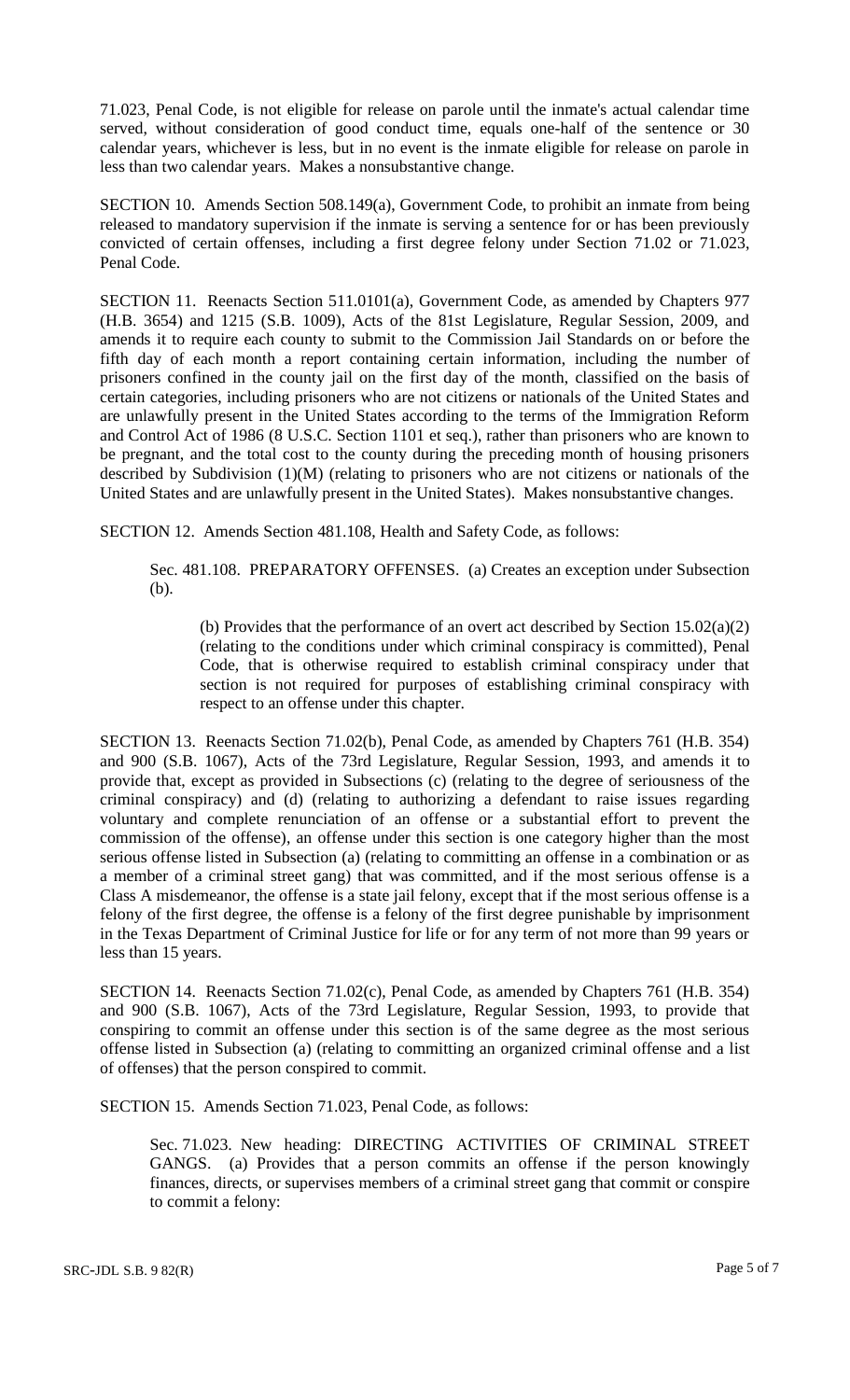(1) that is listed in Section 3g(a)(1), Article 42.12, Code of Criminal Procedure;

(2) for which it is shown that a deadly weapon, as defined by Section 1.07, Penal Code, was used or exhibited during the commission of the offense or during immediate flight from the commission of the offense; or

(3) that is punishable as a felony of the first or second degree under Chapter 481, Health and Safety Code.

Deletes existing text providing that a person commits an offense if the person knowingly initiates, organizes, plans, finances, directs, manages, or supervises a criminal street gang or members of a criminal street gang with the intent to benefit, promote, or further the interests of the criminal street gang or to increase the person's standing, position, or status in the criminal street gang.

(b) Provides that an offense under this section is a felony of the first degree punishable by imprisonment in the Texas Department of Criminal Justice for life or for any term of not more than 99 years or less than 25 years.

Deletes existing Subsection (c) defining "criminal street gang."

SECTION 16. Amends Section 521.059(b), Transportation Code, to require DPS to authenticate the facial image and thumbprints or fingerprints provided by an applicant for a personal identification certificate, driver's license, or commercial driver's license or permit using image comparison technology to ensure that the applicant meets certain criteria, including that the applicant is not a fugitive from justice, as defined by Section 38.01 (Definitions), Penal Code.

SECTION 17. Amends Chapter 600, Transportation Code, by adding Section 600.005, as follows:

Sec. 600.005. DRIVER'S LICENSE AND EVIDENCE OF FINANCIAL RESPONSIBILITY CHECKPOINTS. (a) Authorizes DPS to establish a program for the purpose of establishing checkpoints to ensure that operators of motor vehicles in this state are not in violation of Section 521.021 (License Required), 522.011 (License or Permit Required; Offense), or 601.051 (Requirement of Financial Responsibility).

(b) Authorizes DPS to establish the checkpoint program in conjunction with local law enforcement authorities. Authorizes DPS and local law enforcement authorities to share the cost of staffing the checkpoints conducted under the checkpoint program established by this section.

(c) Requires DPS to establish procedures to be used in the operation of a checkpoint conducted under the checkpoint program established by this section.

(d) Requires that the procedures for the operation of a checkpoint conducted under the checkpoint program established by this section perform certain actions.

(e) Requires DPS to keep a record of the operation of a checkpoint conducted under the checkpoint program established by this section that contains certain information.

SECTION 18. Makes application of Section 4(a), Article 37.07, Code of Criminal Procedure, Sections 508.145 and 508.149, Government Code, Section 481.108, Health and Safety Code, and Sections 71.02 and 71.023, Penal Code, as amended by this Act, and Article 102.0179, Code of Criminal Procedure, and Section 102.0217, Government Code, as added by this Act, prospective. Provides that, for purposes of this section, an offense was committed before the effective date of this Act if any element of the offense occurred before that date.